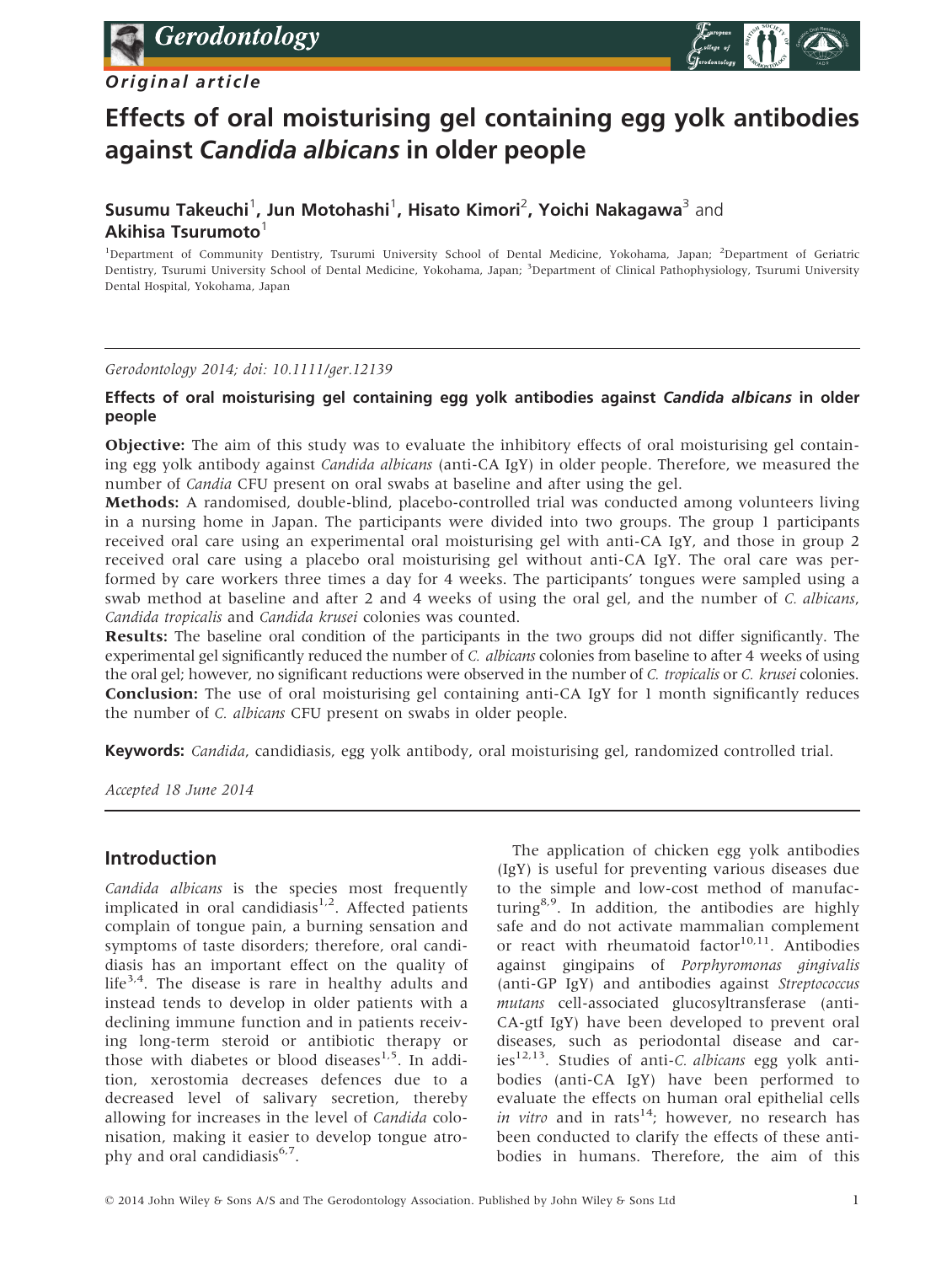study was to evaluate the effectiveness of using a moisturising gel containing anti-CA IgY in reducing the number of Candida CFU present on swabs of the oral cavity.

# Methods

## Participants

The participants included 30 volunteers living in a special nursing home for the older people in Japan who were not receiving antifungal drug therapy, did not have abnormal oral mucosa and did not have an egg allergy. The participants and their family members received information regarding the study and signed consent forms to participate. A randomised controlled trial was conducted between June and July 2013. The participants were randomly assigned to two groups treated by care workers: group 1, who received oral care using an oral moisturising gel containing anti-CA IgY (experimental group); and group 2, who received care using oral moisturising gel without anti-CA IgY (control group). We applied stratified randomisation according to the oral moisture score. We excluded participants who reported little use of the oral moisturising gel and those with data deficiencies. The final participants included 26 people with a mean age of  $89.2 \pm 5.4$  years (experimental group: two males and 11 females, mean age:  $89.2 \pm 5.8$ ; control group: three males and 10 females, mean age: 89.2  $\pm$  5.3). This study was approved by the Tsurumi University Dental Department Ethics Committee (Approval number 1006).

## Preparation and schedule of application of the oral moisturising gel

The oral moisturising gel was composed of sorbitol, glycerine, carboxymethylcellulose, xylitol, sodium citrate, hydrolysed collagen, monolaurin acid polyglyceryl, citric acid, dipotassium glycyrrhizinate and cetylpyridinium chloride. The experimental group received an oral moisturising gel containing 1% anti-CA IgY which is Ovalgen<sup>®</sup> CA (Ew Nutrition Japan, Gifu, Japan); control group received the gel without anti-CA IgY. The participants received the oral moisturising gel three times a day (after each meal) for 4 weeks. After meals, the participants received teeth cleaning using tooth brushes, with the exception of those who were edentulous. Denture wearers also received denture cleaning after removing the dentures. The care workers were instructed to place the gel on a sponge brush measuring length of the sponge 1 cm and apply it in a thin layer while rubbing softly across the entire oral mucosa, palate, buccal mucosa and tongue. After application, the denture wearers again wore their dentures.

## Oral examinations

Three oral examinations were conducted to evaluate changes in the oral health status and the level of Candida colonisation. The first oral examination was performed before using the gel at baseline, the second oral examination was performed 2 weeks after baseline, and the third oral examination was performed 4 weeks after baseline. The oral examinations included assessments of the number of teeth present, presence or absence of dentures, presence of a tongue coating, oral moisture status and the level of Candida colonisation. The presence of tongue coating was evaluated according to a modification of the criteria proposed by Oho et al<sup>15</sup>. The tongue was divided into six regions, and the presence of a tongue coating was recorded in each region using a score of 0–2, as follows:  $0 = no$  coating;  $1 =$  slight coating; and  $2 =$  significant coating (total score: 0–12). The oral moisture status was evaluated using a moisture meter mucus<sup>®</sup> (Life Co., Ltd., Saitama, Japan) device<sup>16</sup>. The left buccal mucosa was measured five times. We calculated the average value after excluding the maximum and minimum values. The presence of Candida was sampled using the swab method. The surface of the dorsum of the tongue was swabbed 10 times with a cotton swab (Nippon Becton Dickinson Co., Ltd., Tokyo, Japan), which was then directly inoculated onto CHROMagarTM Candida medium (Nippon Becton Dickinson Co., Ltd., Tokyo, Japan). The number of Candida colonies on the agar was counted following incubation at 37 $^{\circ}$  for 48 h<sup>17</sup>. The Candida species were identified based on the colour of each colony according to the manufacturer's chart.

## Statistical analysis

The mean and standard deviation of each index were calculated. The Wilcoxon rank-sum test was used to compare the oral health status of the experimental and control groups at baseline (5% significance level). The chi-squared test was used to compare the presence or absence of dentures in the experimental and control groups (5% significance level). The differences in the longitudinal data for the oral examination scores obtained at baseline and after using the gel at each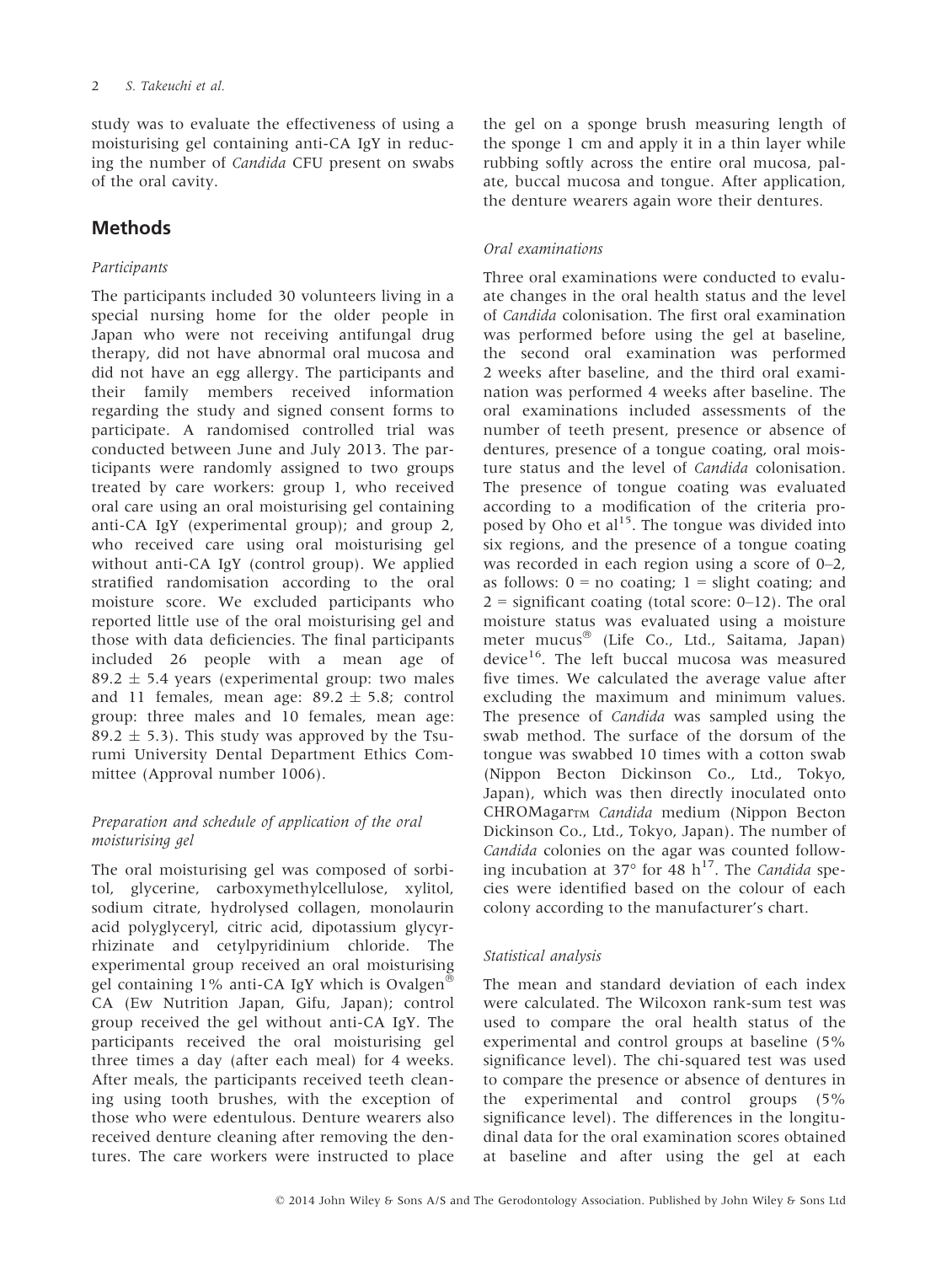| Parameter                               | EXP          | CTL          | р-<br>Value |
|-----------------------------------------|--------------|--------------|-------------|
| Teeth present                           | $5.2 + 8.3$  | $3.8 + 4.9$  | 0.960       |
| Oral moisture status                    | $27.7 + 3.5$ | $27.3 + 1.6$ | 0.762       |
| Tongue coating                          | $5.4 + 3.3$  | $5.0 + 2.9$  | 0.960       |
| Candida albicans                        | $1.3 + 1.1$  | $0.7 + 0.8$  | 0.223       |
| (Log 10 CFU/swab)                       |              |              |             |
| Candida tropicalis (Log<br>10 CFU/swab) | $0.1 + 0.5$  | $0.1 + 0.2$  | 1.000       |
| Candida krusei (Log<br>10 CFU/swab)     | $0.6 + 0.9$  | $0.7 + 1.0$  | 0.650       |
| Total Candida (Log<br>10 CFU/swab)      | $1.5 + 1.2$  | $1.0 + 1.0$  | 0.336       |

Table 1 Characteristics and oral health status of participants at the baseline.

EXP, experimental group; CTL, control group.

examination point were analysed using the Friedman test (5% significance level) and post hoc Wilcoxon signed-rank test with Bonferroni adjustment (1.67% significance level) in each groups. Due to the non-normal distribution of the number of Candida colonies, logarithmic transformation was applied to the variables. The statistical analysis was performed using the SPSS (Tokyo, Japan) 19.0 software package.

#### Results

#### Characteristics and oral health status of the participants at baseline

The average number of teeth present was  $5.2 \pm$ 8.3 in the experimental group and  $3.8 \pm 4.9$  in

the control group. The average oral moisture score was  $27.7 \pm 3.5$  in the experimental group and  $27.3 \pm 1.6$  in the control group. The average tongue coating score was  $5.4 \pm 3.3$  in the experimental group and  $5.0 \pm 2.9$  in the control group. The percentage of participants using dentures was 46.2% ( $n = 6$ ) in the experimental group and 38.5% ( $n = 5$ ) in the control group. There were no statistically significant differences in the oral health status or percentage of participants with dentures between the two groups at baseline.

The average (mean  $\pm$  SD) number of *C. albicans* colonies (Log<sub>10</sub> CFU/swab) was  $1.3 \pm 1.1$ . in the experimental group and  $0.7 \pm 0.8$  in the control group. The average number of Candida tropicalis colonies was  $0.1 \pm 0.5$  in the experimental group and  $0.1 \pm 0.2$  in the control group. The average number of *Candida krusei* colonies was  $0.6 \pm 0.9$ in the experimental group and  $0.7 \pm 1.0$  in the control group. The average number of all Candida colonies was  $1.5 \pm 1.2$  in the experimental group and  $1.0 \pm 1.0$  in the control group. There were no statistically significant differences in the number of Candida colonies between the two groups at baseline (Table 1).

#### Changes after using the oral moisturising gel

Changes in the oral moisture status and presence of a tongue coating. The changes in the oral moisture status and presence of tongue coating are shown in Table 2. At baseline and after 2 and 4 weeks, the oral moisture scores were  $27.7 \pm 3.5$ ,  $26.7 \pm 3.6$ and  $27.9 \pm 3.3$  in the experimental group, and  $27.3 \pm 1.6$ ,  $25.8 \pm 3.3$  and  $27.3 \pm 2.5$  in the control group, respectively. There were no significant

| Parameter            | <i>Baseline</i><br>$(0 \text{ week})$       | After 2 weeks<br>(2 weeks) | After 4 weeks<br>(4 weeks)                  | Friedman test<br>p-Value     |  |  |
|----------------------|---------------------------------------------|----------------------------|---------------------------------------------|------------------------------|--|--|
| Oral moisture status |                                             |                            |                                             |                              |  |  |
| EXP                  | $27.7 + 3.5$                                | $26.7 + 3.6$               | $27.9 + 3.3$                                | 0.794                        |  |  |
| CTL                  | $27.3 + 1.6$                                | $25.8 + 3.3$               | $27.3 + 2.5$                                | 0.291                        |  |  |
| Tongue coating       |                                             |                            |                                             |                              |  |  |
| EXP                  | $5.4 \pm 3.3$                               | 3.1 $\pm$ 2.0              | $2.0 \pm 1.4$                               | ${}_{0.001}$                 |  |  |
| CTL                  | $5.0 + 2.9$                                 | $3.2 + 2.4$                | $2.2 + 2.0$                                 | 0.004                        |  |  |
|                      | Wilcoxon signed-rank test <sup>a</sup>      |                            |                                             |                              |  |  |
|                      | $0 \text{ vs. } 2 \text{ weeks}$<br>p-Value |                            | $0 \text{ vs. } 4 \text{ weeks}$<br>p-Value | $2$ vs. $4$ weeks<br>p-Value |  |  |
| Tongue coating       |                                             |                            |                                             |                              |  |  |
| EXP                  | 0.007                                       | 0.003                      |                                             | 0.046                        |  |  |
| <b>CTL</b>           | 0.039                                       | 0.009                      |                                             | 0.027                        |  |  |

<sup>a</sup>1.67% significance level, due to Bonferroni adjustment.

Table 2 Changes in the oral moisture and tongue coating score.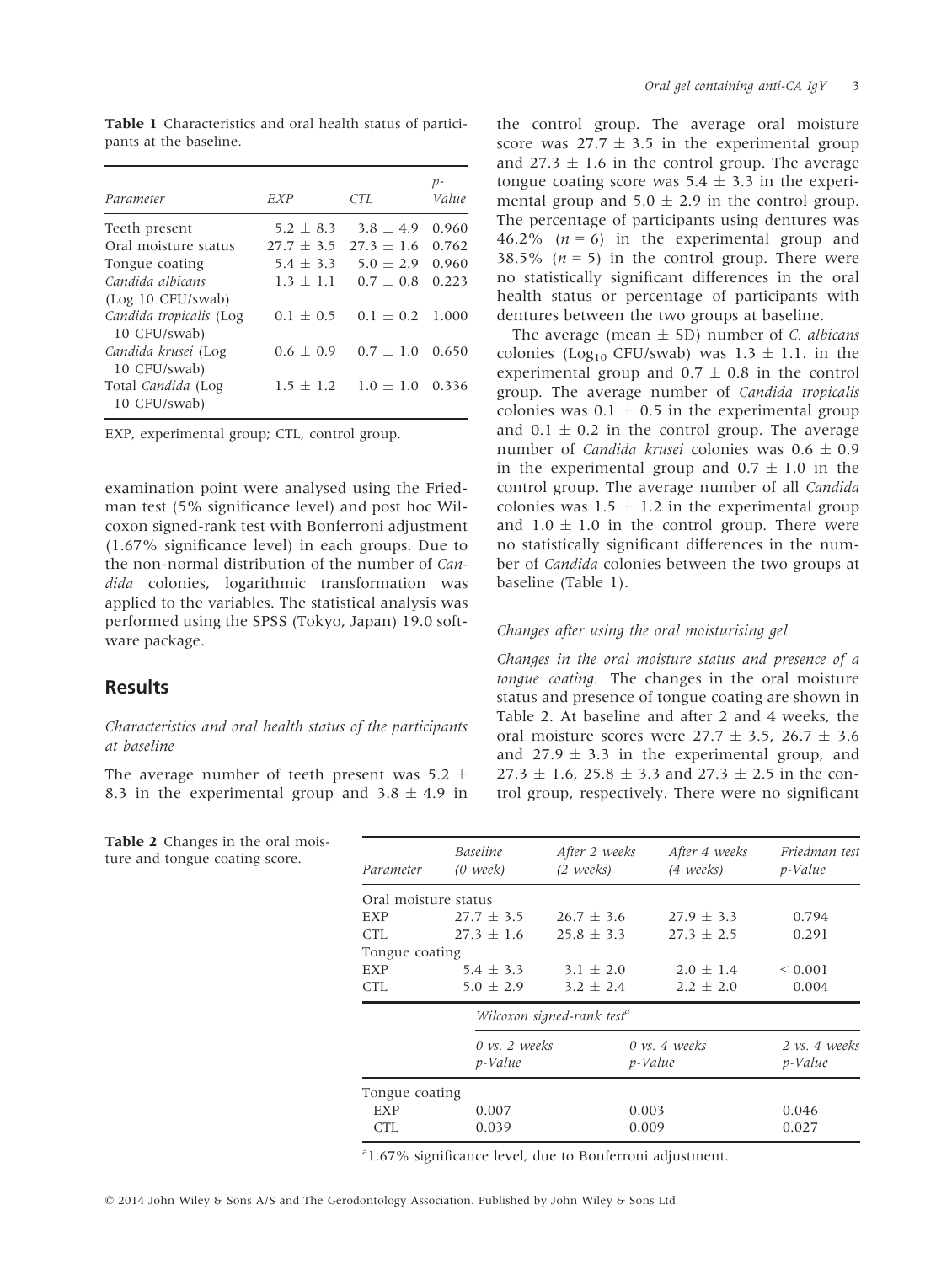#### 4 S. Takeuchi et al.

improvements in each group from baseline to after using the gel according to the Friedman test.

At baseline and after 2 and 4 weeks, the tongue coating scores were 5.4  $\pm$  3.3, 3.1  $\pm$  2.0 and 2.0  $\pm$ 1.4 in the experimental group, and  $5.0 \pm 2.9$ ,  $3.2 \pm 2.4$  and  $2.2 \pm 2.0$  in the control group, respectively. There were significant improvements from baseline to after 2 and 4 weeks in the experimental group and from baseline to after 4 weeks in the control group according to the Friedman test and post hoc Wilcoxon signed-rank test with Bonferroni adjustment (Table 2).

Changes in the number of Candida colonies. The changes in the number of Candida colonies  $(Log<sub>10</sub> CFU/swab)$  and participants who are yeast positive are shown in Table 3. At baseline and after 2 and 4 weeks, the number of C. albicans colonies was  $1.3 \pm 1.1$ ,  $1.2 \pm 1.1$  and  $0.6 \pm 0.9$  in the experimental group. There was a significant reduction of the number of C. albicans colonies from baseline to after 4 weeks in the experimental group according to the Friedman test and post hoc Wilcoxon signed-rank test with Bonferroni adjustment. However, there were no significant

| <b>Baseline</b><br>$Mean \pm SD$<br>Min–Max | After 2 weeks<br>$Mean \pm SD$<br>Min-Max           | After 4 weeks<br>$Mean \pm SD$<br>Min-Max | Friedman test     | <b>Table 3.</b> Changes in<br>Candida colonies. |  |
|---------------------------------------------|-----------------------------------------------------|-------------------------------------------|-------------------|-------------------------------------------------|--|
| Parameter                                   | Yeast positive <sup>a</sup>                         | Yeast positive                            | Yeast positive    | p-Value                                         |  |
|                                             |                                                     |                                           |                   |                                                 |  |
| EXP                                         | Candida albicans (Log 10 CFU/swab)<br>$1.3 \pm 1.1$ | $1.2 \pm 1.1$                             | $0.6 \pm 0.9$     | 0.028                                           |  |
|                                             | $0 - 1.9$                                           | $0 - 2.9$                                 | $0 - 2.2$         |                                                 |  |
|                                             | 10/13                                               | 8/13                                      | 6/13              |                                                 |  |
| CTL                                         | $0.7 \pm 0.8$                                       | $0.5 \pm 0.9$                             | $0.7 \pm 0.7$     | 0.168                                           |  |
|                                             | $0 - 2.8$                                           | $0 - 2.9$                                 | $0 - 2.2$         |                                                 |  |
|                                             | 9/13                                                | 8/13                                      | 9/13              |                                                 |  |
|                                             | Candida tropicalis (Log 10 CFU/swab)                |                                           |                   |                                                 |  |
| EXP                                         | $0.1 \pm 0.5$                                       | $0.1 \pm 0.2$                             | $0.1 \pm 0.5$     | 0.867                                           |  |
|                                             | $0 - 1.9$                                           | $0 - 0.5$                                 | $0 - 1.8$         |                                                 |  |
|                                             | 1/13                                                | 2/13                                      | 1/13              |                                                 |  |
| <b>CTL</b>                                  | $0.1 \pm 0.2$                                       | 0                                         | $0.0 \pm 0.2$     | 0.368                                           |  |
|                                             | $0 - 0.7$                                           | $0 - 0$                                   | $0 - 0.6$         |                                                 |  |
|                                             | 2/13                                                | 0/13                                      | 1/13              |                                                 |  |
|                                             | Candida krusei (Log 10 CFU/swab)                    |                                           |                   |                                                 |  |
| EXP                                         | $0.6 \pm 0.9$                                       | $0.6 \pm 0.9$                             | $0.4 \pm 0.7$     | 0.846                                           |  |
|                                             | $0 - 2.8$                                           | $0 - 2.4$                                 | $0 - 2.4$         |                                                 |  |
|                                             | 5/13                                                | 6/13                                      | 6/13              |                                                 |  |
| <b>CTL</b>                                  | $0.7 \pm 1.0$                                       | $0.6 \pm 0.8$                             | $0.7 \pm 1.0$     | 0.607                                           |  |
|                                             | $0 - 2.7$                                           | $0 - 2.1$                                 | $0 - 2.8$         |                                                 |  |
|                                             | 6/13                                                | 6/13                                      | 7/13              |                                                 |  |
|                                             | Total Candida (Log 10 CFU/swab)                     |                                           |                   |                                                 |  |
| EXP                                         | $1.5 \pm 1.2$                                       | $1.4\,\pm\,1.1$                           | $0.8 \pm 1.0$     | 0.132                                           |  |
|                                             | $0 - 2.9$                                           | $0 - 2.9$                                 | $0 - 2.6$         |                                                 |  |
|                                             | 10/13                                               | 10/13                                     | 9/13              |                                                 |  |
| CTL                                         | $1.0 \pm 1.0$                                       | $0.9 \pm 0.9$                             | $1.0 \pm 0.9$     | 0.273                                           |  |
|                                             | $0 - 3.1$                                           | $0 - 2.6$                                 | $0 - 2.8$         |                                                 |  |
|                                             | 11/13                                               | 9/13                                      | 10/13             |                                                 |  |
|                                             |                                                     | Wilcoxon signed-rank test <sup>b</sup>    |                   |                                                 |  |
|                                             |                                                     |                                           |                   |                                                 |  |
|                                             | $0$ vs. $2$ weeks                                   |                                           | $0$ vs. $4$ weeks | 2 vs. 4 weeks                                   |  |
|                                             | p-Value                                             | p-Value                                   |                   | p-Value                                         |  |
|                                             |                                                     |                                           |                   |                                                 |  |
|                                             | Candida albicans (Log 10 CFU/swab)                  |                                           |                   |                                                 |  |
| EXP                                         | 0.484                                               | 0.011                                     |                   | 0.069                                           |  |

the number of

<sup>a</sup>The number of participants who were yeast positive.

<sup>b</sup>1.67% significance level, due to Bonferroni adjustment.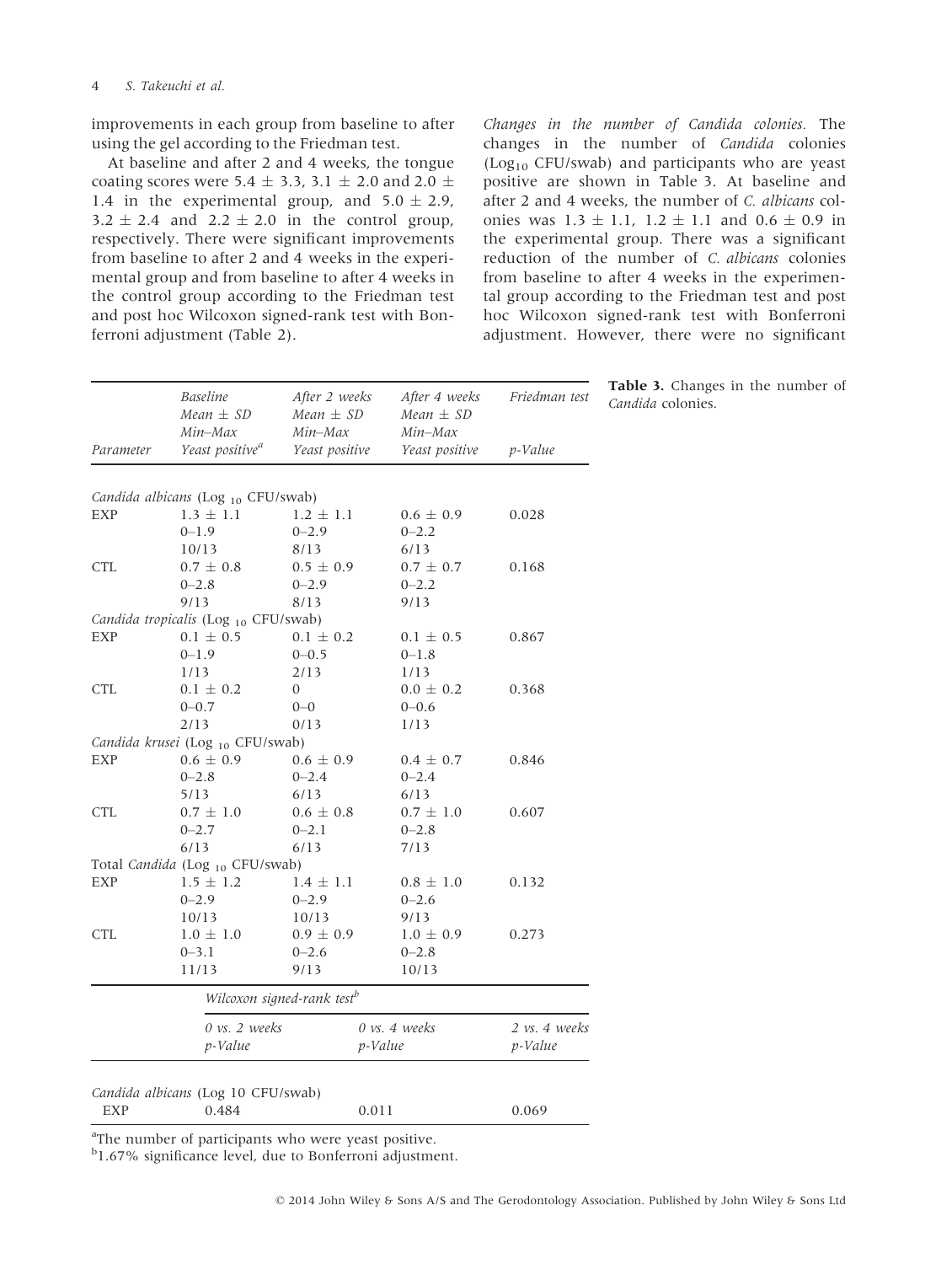

Figure 1 Comparison of changes in the number of Candida albicans colonies. The results are presented as the mean  $\pm$  SD of the number of *C. albicans* colonies  $(Log<sub>10</sub> CFU/swab)$  in each group.



Figure 2 Comparison of changes in the total number of Candida colonies. The results are presented as the mean  $\pm$  SD of the total number of *Candida* colonies  $(Log<sub>10</sub> CFU/swab)$  in each group.

improvements from baseline to after using the gel in the control group (Table 3, Figs 1 and 2).

#### **Discussion**

This study sought to evaluate the inhibitory effects of oral moisturising gel containing anti-CA IgY in older people. Therefore, we measured the number of Candia CFU present on swabs at baseline and after using the oral gel. Our study findings demonstrated that the number of C. albicans colonies present on the swabs was significantly reduced by using the oral moisturising gel containing anti-CA IgY in the older participants after 1 month. Previous studies of anti-CA IgY have been performed to evaluate the effects on human oral epithelial cells in vitro as well as in rats; however, no research has been conducted with respect to the effects of these antibodies in humans. Our findings suggest the possibility of lowering the risk of oral candidiasis,

although further studies are needed to evaluate these effects on a long-term basis and in oral candidiasis patients.

Anti-CA IgY is specific to C. albicans. In the present study, there were no statistically significant reductions in the number of C. tropicalis or C. krusei colonies. However, in a previous study, Fujibayashi et al.<sup>18</sup> reported that anti-CA IgY cross-reacts with various Candida spp. and the anti-CA IgY reduces the level of adherence to human oral epithelial cells in vitro. One cause of these differences in results may be differences in the preparation of the anti-CA IgY; however, further research is needed to address these issues.

Age is one of the risk factors for oral candidiasis, especially in the older person in need of nursing care. In the present study, oral care was provided three times a day both in the experimental and in the control groups by caregivers. By the virtue of oral care, the tongue coating significantly reduced even in the control group. It seems that the reduction in tongue coating is due to tongue rubbing with the sponge brush rather than due to the oral gel. The formation of a tongue coating occurs during the solid interactive phase in the oral cavity primarily involving large salivary proteins and large amounts of desquamated epithelial cells and bacterial and blood components<sup>19</sup>. Approximately one-third of the bacteria in the oral cavity are found on the surface of the tongue<sup>20</sup>. Providing oral care is important for preventing oral malodor and pneumonia in the older people by reducing the number of bacteria in the oral cavity<sup>21–23</sup>. In the present study, the amount of tongue coating significantly decreased in both the experimental and control groups after using the gel. The tongue coating scores in both groups decreased by 50% or more after 4 weeks, and we confirmed that oral care using the oral gel contributed to reducing the incidence of a tongue coating. However, one previous study reported that the oral care with oral moisturising gel alone does not reduce the number of Can*dida* colonies<sup>24</sup>. Therefore, the use of oral care with an oral moisturising gel containing anti-CA IgY may act to lower the risk of oral candidiasis. In addition, the cost of oral moisturising gel containing anti-CA IgY is not particularly high compared with other types of oral moisturising gel.

Dry mouth is another risk factor for oral candidiasis. Although moistening mouth gel has known to be effective to alleviate dry mouth<sup>25</sup>, there were no significant changes on the oral moisture score in the present study. One of the possible reasons might be that the participants enrolled in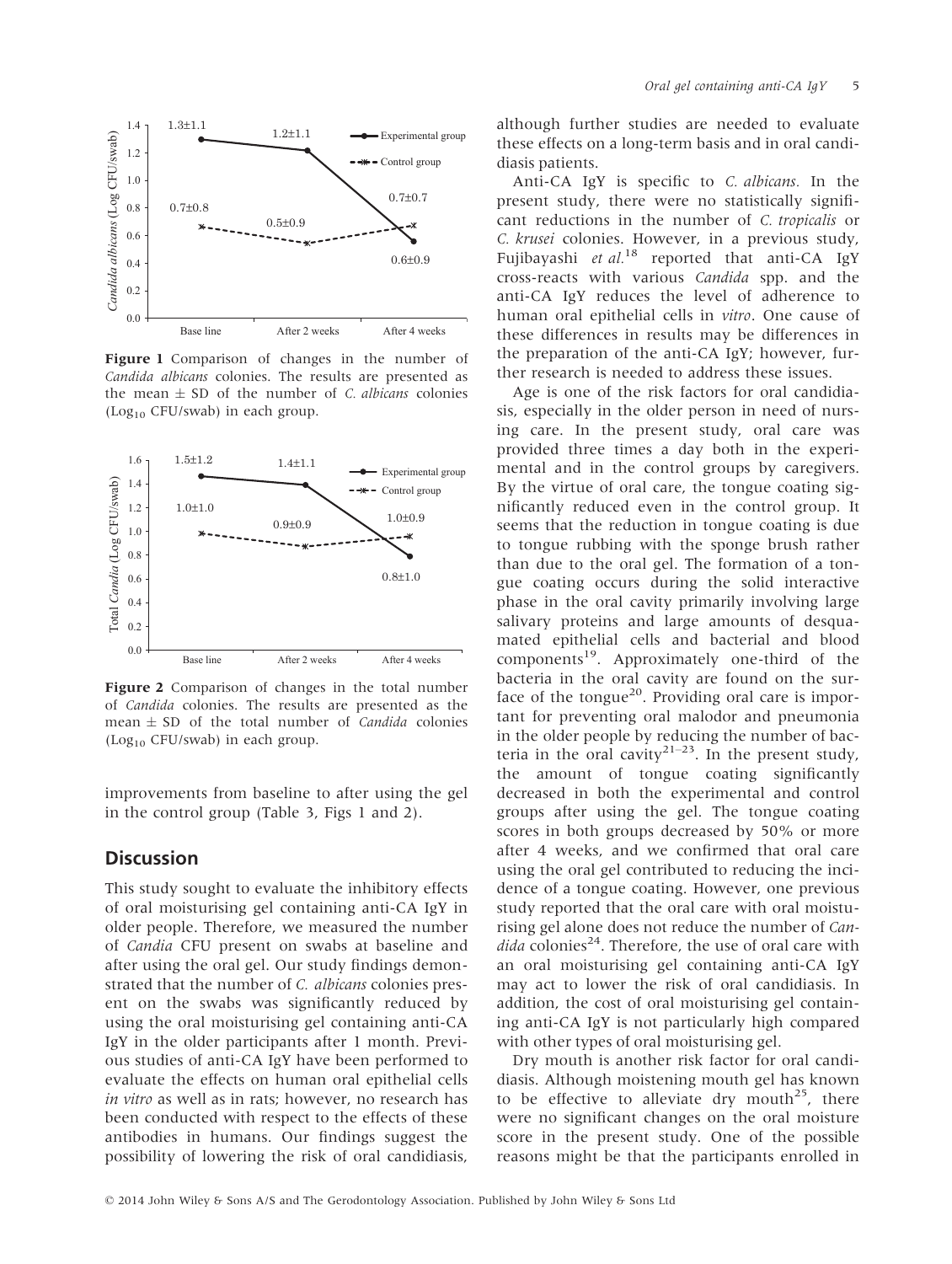#### 6 S. Takeuchi et al.

the present study did not include severe dry mouth patients. The baseline moisture score was more than 27 in most of the cases; the cut-off point ≥26 was set on the dry mouth according to the manufacturer's data sheet.

Denture wearers also possess the risk of oral candidiasis. Denture care is important for the prevention of oral candidiasis. When treating patients who have candidiasis, removed denture should be treated as well. Many studies investigated the prevention of candidiasis; these are adhesion of C. albicans to the denture materials and effective cleaning of dentures<sup>26-29</sup>. Anti-CA IgY-containing oral moisturising gel must be useful tool to prevent the adhesion of Candida to the denture, and/ or removal of biofilms comprised of fungi from the denture surface. The products containing anti-CA IgY can be applied not only in the oral cavity, but also on the denture surface.

The present study investigated the effects of the oral gel for an observation period of only 1 month. In addition, we simply measured the number of Candida CFU present on the swabs. It is not known whether the same results would have been obtained in a long-term study which investigated oral candidiasis patients. Further research is therefore needed to examine the long-term effects of using the oral gel, as well as the efficacy of this method in oral candidiasis patients.

#### Conclusion

The present study demonstrated that the use of oral moisturising gel containing anti-CA IgY for 1 month significantly reduces the number of C. albicans CFU present on swabs in older people. The findings of this study suggest the possibility of lowering the risk of oral candidiasis, although further studies are needed to evaluate the long-term effects of using oral gel in oral candidiasis patients.

## References

- 1. Williams D, Lewis M. Pathogenesis and treatment of oral candidosis. J Oral Microbiol 2011; 3: 57–71.
- 2. Akpan A, Morgan R. Oral candidiasis. Postgrad Med J 2002; 78: 455–9.
- 3. Osaki T, Yoneda K, Yamamoto T, Ueta E, Kimura T. Candidiasis may induce glossodynia without objective manifestation. Am J Med Sci 2000; 319: 100–5.
- 4. Sakashita S, Takayama K, Nishioka K, Katoh T. Taste disorders in healthy "carriers" and "non-carriers" of Candida albicans and in patients with candidosis of the tongue. J Dermatol 2004; 31: 890–7.
- 5. Soysa NS, Samaranayake LP, Ellepola AN. Diabetes mellitus as a contributory factor in oral candidosis. Diabet Med 2006; 23: 455–9.
- 6. Radfar L, Shea Y, Fischer SH, Sankar V, Leakan RA, Baum BJ et al. Fungal load and candidiasis in Sjögren's syndrome. Oral Surg Oral Med Oral Pathol Oral Radiol Endod 2003; 96: 283–7.
- 7. Kimori H, Yamamoto K, Yamachika S, Tsurumoto A, Kamikawa Y, Sasao M et al. Factors associated with the presence of atrophic tongue in patients with dry mouth. Gerodontology 2013. doi: 10. 1111.
- 8. Horie K, Horie N, Abdou AM, Yang JO, Yun SS, Chun HN et al. Suppressive effect of functional

drinking yogurt containing specific egg yolk immunoglobulin on Helicobacter pylori in humans. J Dairy Sci 2004; 87: 4073–9.

- 9. Rahman S, Higo-Moriguchi K, Htun KW, Taniguchi K, Icatlo FC, Tsuji T et al. Randomized placebo-controlled clinical trial of immunoglobulin Y as adjunct to standard supportive therapy for rotavirus-associated diarrhea among pediatric patients. Vaccine 2012; 30: 4661–9.
- 10. Larsson A, Jonsson L, Sjöquist J. Determination of circulating immune complexes by chicken antihuman C3 and anti-human C1q microELISA. J Immunol Methods 1988; 113: 93–9.
- 11. Gardner PS, Kaye S. Egg globulins in rapid virus diagnosis. J Virol Methods 1982; 4: 257–62.
- 12. Nguyen SV, Icatlo FC, Nakano T, Isogai E, Hirose K, Mizugai H et al. Anti-cell-associated glucosyltransferase immunoglobulin Y suppression of salivary mutans streptococci in healthy young adults. J Am Dent Assoc 2011; 142: 943–9.
- 13. Yokoyama K, Sugano N, Shimada T, Shofiqur RA, Ibrahim E-S, Isoda R et al. Effects of egg yolk antibody against Porphyromonas gingivalis gingipains in periodontitis patients. J Oral Sci 2007; 49: 201–6.
- 14. Ibrahim E-S, Rahman AK, Isoda R, Umeda K, Van Sa N, Kodama

Y. In vitro and in vivo effectiveness of egg yolk antibody against Candida albicans (anti-CA IgY). Vaccine 2008; 26: 2073–80.

- 15. Oho T, Yoshida Y, Shimazaki Y, Yamashita Y, Koga T. Characteristics of patients complaining of halitosis and the usefulness of gas chromatography for diagnosing halitosis. Oral Surg Oral Med Oral Pathol Oral Radiol Endod 2001; 91: 531–4.
- 16. Takahashi F, Koji T, Morita O. The usefulness of an oral moisture checking device (Moisture Checker for Mucus). Nihon Hotetsu Shika Gakkai Zasshi 2005; 49: 283–9.
- 17. Madhavan P, Jamal F, Chong PP, Ng KP. Identification of local clinical Candida isolates using CHROMagar  $Candida^{TM}$  as a primary identification method for various Candida species. Trop Biomed 2011; 28: 269–74.
- 18. Fujibayashi T, Nakamura M, Tominaga A, Satoh N, Kawarai T. Narisawa N et al. Effects of IgY against Candida albicans and Candida spp. Adherence and Biofilm Formation. Jpn J Infect Dis 2009; 62: 337– 42.
- 19. Danser MM, Gómez SM, Van der Weijden GA. Tongue coating and tongue brushing: a literature review. Int J Dent Hyg 2003; 1: 151–8.
- 20. Kazor CE, Mitchell PM, Lee AM, Stokes LN, Loesche WJ, Dewhirst FE et al. Diversity of bacterial